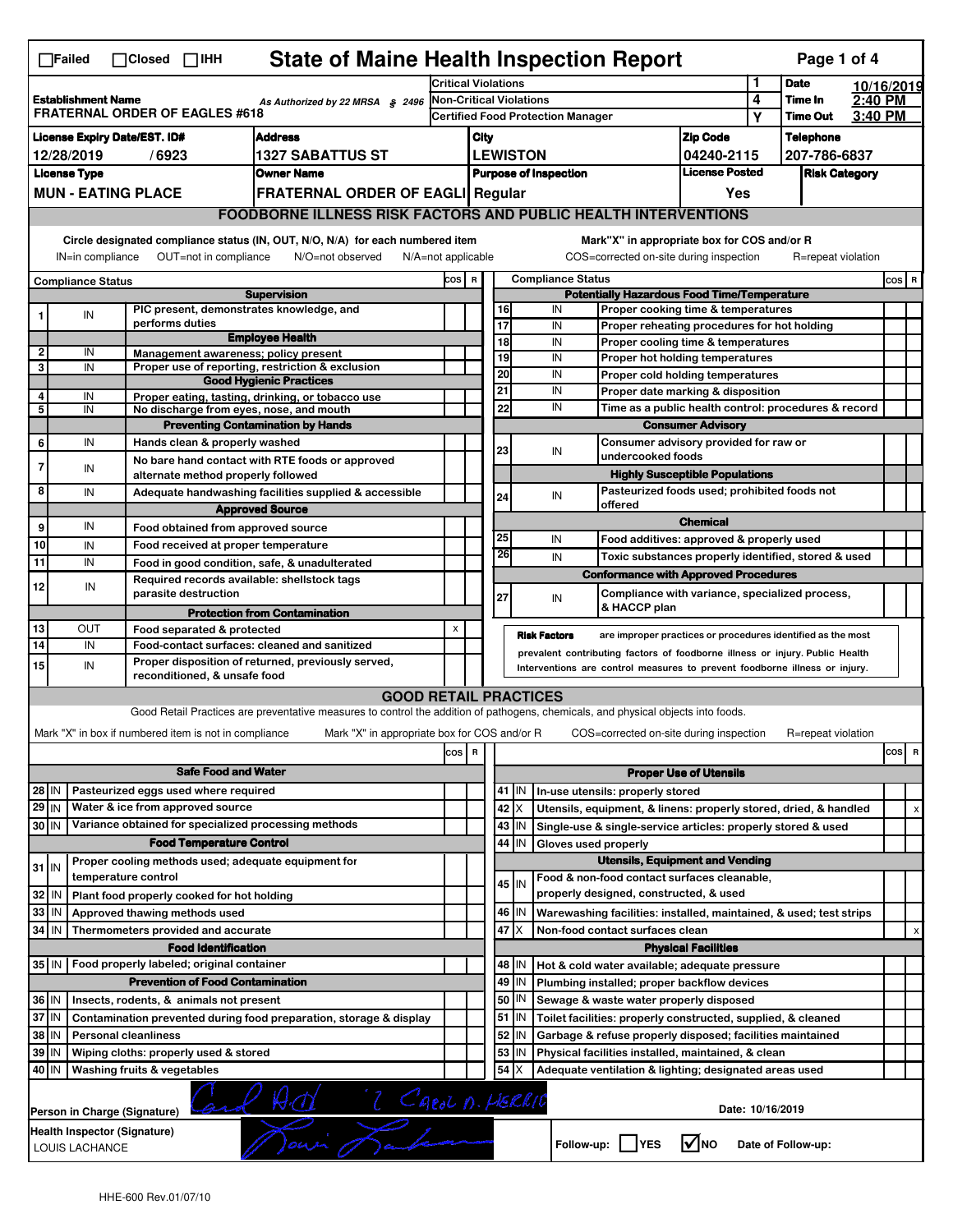|                                                                                                  |                                    |                    |                                 | <b>State of Maine Health Inspection Report</b> | Page 2 of 4  |                           |                        |                                  |  |  |  |
|--------------------------------------------------------------------------------------------------|------------------------------------|--------------------|---------------------------------|------------------------------------------------|--------------|---------------------------|------------------------|----------------------------------|--|--|--|
| <b>Establishment Name</b>                                                                        | \$2496<br>As Authorized by 22 MRSA |                    |                                 |                                                |              | 10/16/2019<br><b>Date</b> |                        |                                  |  |  |  |
| <b>FRATERNAL ORDER OF EAGLES #618</b>                                                            |                                    |                    |                                 |                                                |              |                           |                        |                                  |  |  |  |
| License Expiry Date/EST. ID#<br><b>Address</b><br>12/28/2019<br>/6923<br><b>1327 SABATTUS ST</b> |                                    |                    |                                 | City / State<br><b>LEWISTON</b>                | /ME          |                           | Zip Code<br>04240-2115 | <b>Telephone</b><br>207-786-6837 |  |  |  |
|                                                                                                  |                                    |                    | <b>Temperature Observations</b> |                                                |              |                           |                        |                                  |  |  |  |
| Location                                                                                         | <b>Temperature</b>                 |                    |                                 |                                                | <b>Notes</b> |                           |                        |                                  |  |  |  |
| Beef patty                                                                                       | $36*$                              | Deli cooler (top)  |                                 |                                                |              |                           |                        |                                  |  |  |  |
| $37*$<br>Milk<br>Walk in cooler                                                                  |                                    |                    |                                 |                                                |              |                           |                        |                                  |  |  |  |
| Water                                                                                            | Bar hand wash sink                 |                    |                                 |                                                |              |                           |                        |                                  |  |  |  |
| Hi temp dish                                                                                     | $180^*$ +                          | Final rinse        |                                 |                                                |              |                           |                        |                                  |  |  |  |
| Water                                                                                            | $130*$                             | Kitchen 3 bay sink |                                 |                                                |              |                           |                        |                                  |  |  |  |



**Date: 10/16/2019**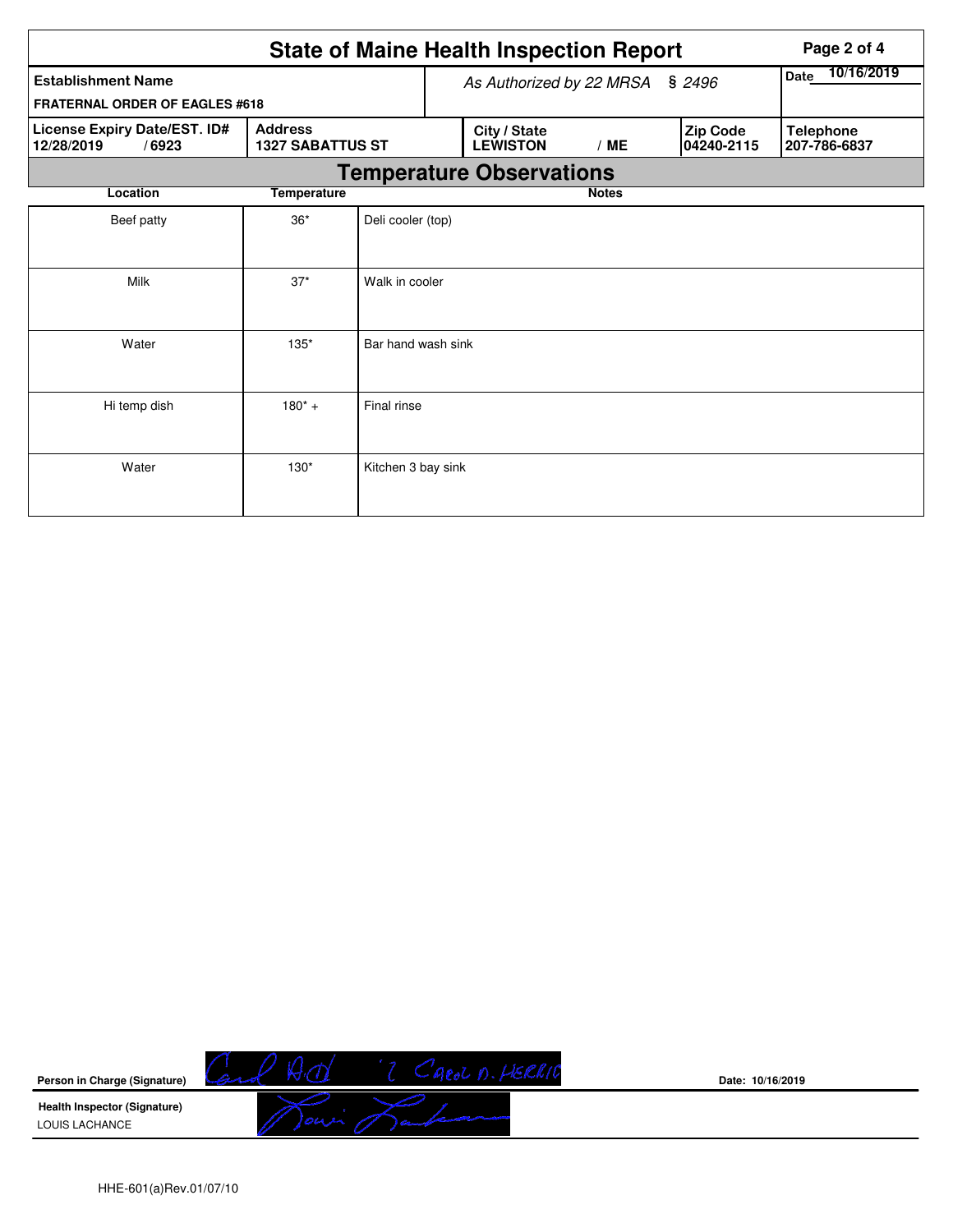| <b>State of Maine Health Inspection Report</b>                                                                                                                                                                         |                                           |                                 |           |                               |                           |  |  |  |  |  |
|------------------------------------------------------------------------------------------------------------------------------------------------------------------------------------------------------------------------|-------------------------------------------|---------------------------------|-----------|-------------------------------|---------------------------|--|--|--|--|--|
| <b>Establishment Name</b>                                                                                                                                                                                              |                                           |                                 |           |                               | 10/16/2019<br><b>Date</b> |  |  |  |  |  |
| FRATERNAL ORDER OF EAGLES #618                                                                                                                                                                                         |                                           |                                 |           |                               |                           |  |  |  |  |  |
| License Expiry Date/EST. ID#<br>12/28/2019<br>/6923                                                                                                                                                                    | <b>Address</b><br><b>1327 SABATTUS ST</b> | City / State<br><b>LEWISTON</b> | <b>ME</b> | <b>Zip Code</b><br>04240-2115 |                           |  |  |  |  |  |
| <b>Observations and Corrective Actions</b>                                                                                                                                                                             |                                           |                                 |           |                               |                           |  |  |  |  |  |
| Violations cited in this report must be corrected within the time frames below, or as stated in sections<br>8-405.11 and 8-406.11 of the Food Code                                                                     |                                           |                                 |           |                               |                           |  |  |  |  |  |
| 13: 3-302.11.(A).(1).(A): N: Raw Ready-to-Eat food not protected from cross contamination from raw animal foods during storage, preparation, holding,<br>or display.                                                   |                                           |                                 |           |                               |                           |  |  |  |  |  |
| INSPECTOR NOTES: Raw shell eggs held over RTE vegetables. Eggs should be stored below Ready to Eat Foods.**COS                                                                                                         |                                           |                                 |           |                               |                           |  |  |  |  |  |
| 42: 4-901.11.(A): N: Equipment and utensils not being dried properly.                                                                                                                                                  |                                           |                                 |           |                               |                           |  |  |  |  |  |
| INSPECTOR NOTES: **REPEAT** Clean glassware and utensils held on bar cloths. Use surface which allows for drainage and airflow.                                                                                        |                                           |                                 |           |                               |                           |  |  |  |  |  |
| 47: 4-601.11.(C): C: Nonfood contact surfaces are not clean.                                                                                                                                                           |                                           |                                 |           |                               |                           |  |  |  |  |  |
| INSPECTOR NOTES: Heavy grease build up on shelving, walls and ceiling above counter top cooking equipment.                                                                                                             |                                           |                                 |           |                               |                           |  |  |  |  |  |
| 47: 4-602.13: N: Non-food contact surfaces are not cleaned at a frequency necessary to preclude accumulation of soil residues.                                                                                         |                                           |                                 |           |                               |                           |  |  |  |  |  |
| INSPECTOR NOTES: **REPEAT** Grease build up on surface of grill and prep table holding cooking equipment.                                                                                                              |                                           |                                 |           |                               |                           |  |  |  |  |  |
| 54: 6-501.14.(A): N: Ventilation not clean.                                                                                                                                                                            |                                           |                                 |           |                               |                           |  |  |  |  |  |
| INSPECTOR NOTES: Large grease build up on screens of ventilation system. Hood system is overdue for professional cleaning. Have 3rd party<br>professional clean ASAP and provide proof of service to Health Inspector. |                                           |                                 |           |                               |                           |  |  |  |  |  |
|                                                                                                                                                                                                                        |                                           |                                 |           |                               |                           |  |  |  |  |  |
|                                                                                                                                                                                                                        |                                           |                                 |           |                               |                           |  |  |  |  |  |
|                                                                                                                                                                                                                        |                                           |                                 |           |                               |                           |  |  |  |  |  |
|                                                                                                                                                                                                                        |                                           |                                 |           |                               |                           |  |  |  |  |  |
|                                                                                                                                                                                                                        |                                           |                                 |           |                               |                           |  |  |  |  |  |
|                                                                                                                                                                                                                        |                                           |                                 |           |                               |                           |  |  |  |  |  |
|                                                                                                                                                                                                                        |                                           |                                 |           |                               |                           |  |  |  |  |  |
|                                                                                                                                                                                                                        |                                           |                                 |           |                               |                           |  |  |  |  |  |
|                                                                                                                                                                                                                        |                                           |                                 |           |                               |                           |  |  |  |  |  |
|                                                                                                                                                                                                                        |                                           |                                 |           |                               |                           |  |  |  |  |  |
|                                                                                                                                                                                                                        |                                           |                                 |           |                               |                           |  |  |  |  |  |